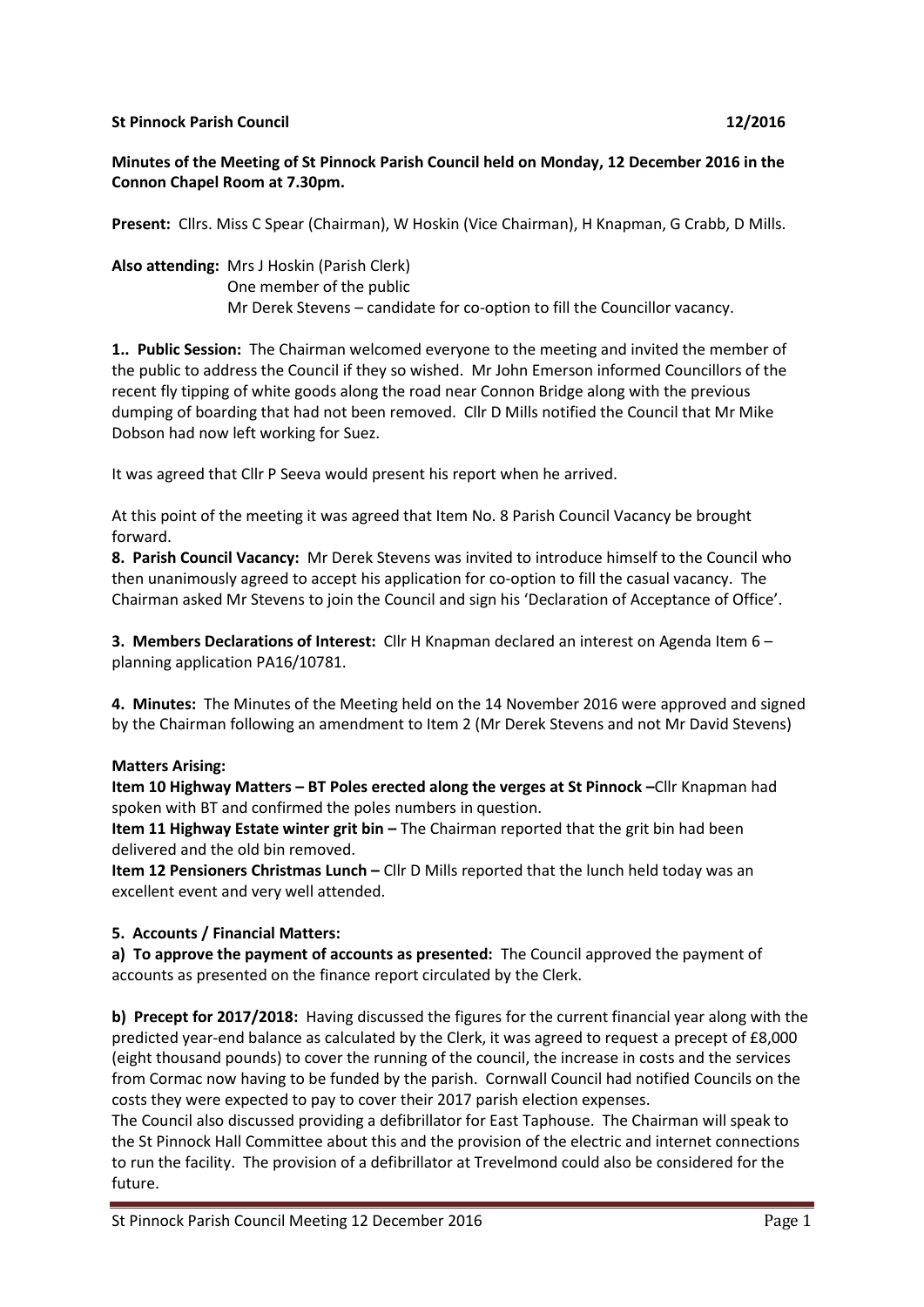**Cornwall Council Report:** Cllr P Seeva arrived at 7.58pm and was welcomed by the Chairman and invited to present his report. Cllr Seeva reported on a relatively quiet month at county level although the Council had agreed to adopt the local plan and any parish neighbourhood plans would fit within this framework.

Cllr B Biscoe was returning to the parish to look at the traffic speeds of vehicles travelling through East Taphouse.

Drains at the B3359 junction were still blocked as sand bags had been placed on the pavement at Hillside.

## **6. Planning Applications:**

#### **PA16/10264 Mr & Mrs J Russell, Old Sawmills, Trevelmond –**

**Conversion of a former workshop into an annexe for holiday and guest accommodation**, **with associated works.**

The Parish Council support this application.

## **PA16/10781 Mr & Mrs Knapman, Barn North of Bodrawl Farm, East Taphouse - Proposed conversion of barn to dwelling.**

Cllr H Knapman declared an interest and left the meeting for this item.

The Parish Council support this application providing a S.106 agricultural restriction is applied linking the proposed dwelling to Bodrawl Farm. It is recommended that a pitched roof in installed rather than a flat roof.

**PA16/10903 Mr & Mrs Bance, Rosedene, East Taphouse – Demolition of front extension and erection of a side / rear extension with associated alterations including roof lights and decking area.** The Parish Council support this application.

# **PA16/09768 Mr M Howard, Puckator Ltd, Lowman Works, East Taphouse – Re-submission of planning application PA16/05087 for warehouse extension to existing storage unit and change of use of domestic land to commercial.**

The Parish Council supports this application with the following provisos:

1. Prior to commencing work a detailed landscaping scheme, to include details of the species, positions and planted heights of all trees and shrubs (including any existing trees and hedges which are to be retained) in addition to full details of the proposed bunding to the South West of the site has been submitted to and approved in writing by the Local Planning Authority.

2. All planting, seeding or turfing and associated bunding comprised in the approved details of landscaping shall be carried out in the first planting and seeding season following the occupation of the building or the completion of the works, whichever is the sooner; and any trees or plants which within a period of 5 years from the substantial completion of the works die, are removed or become seriously damaged or diseased shall be replaced in the next planting season with others of similar size and species; unless the Local Planning Authority gives written consent to any variation of the first planting.

3. Any compressor, generator, motor or other noise emitting plant or machinery situated externally shall be housed in properly designed and constructed acoustic enclosures, and any ventilation or extraction systems shall be suitably attenuated in accordance with a scheme approved in writing by the Local Planning Authority prior to any such equipment being installed.